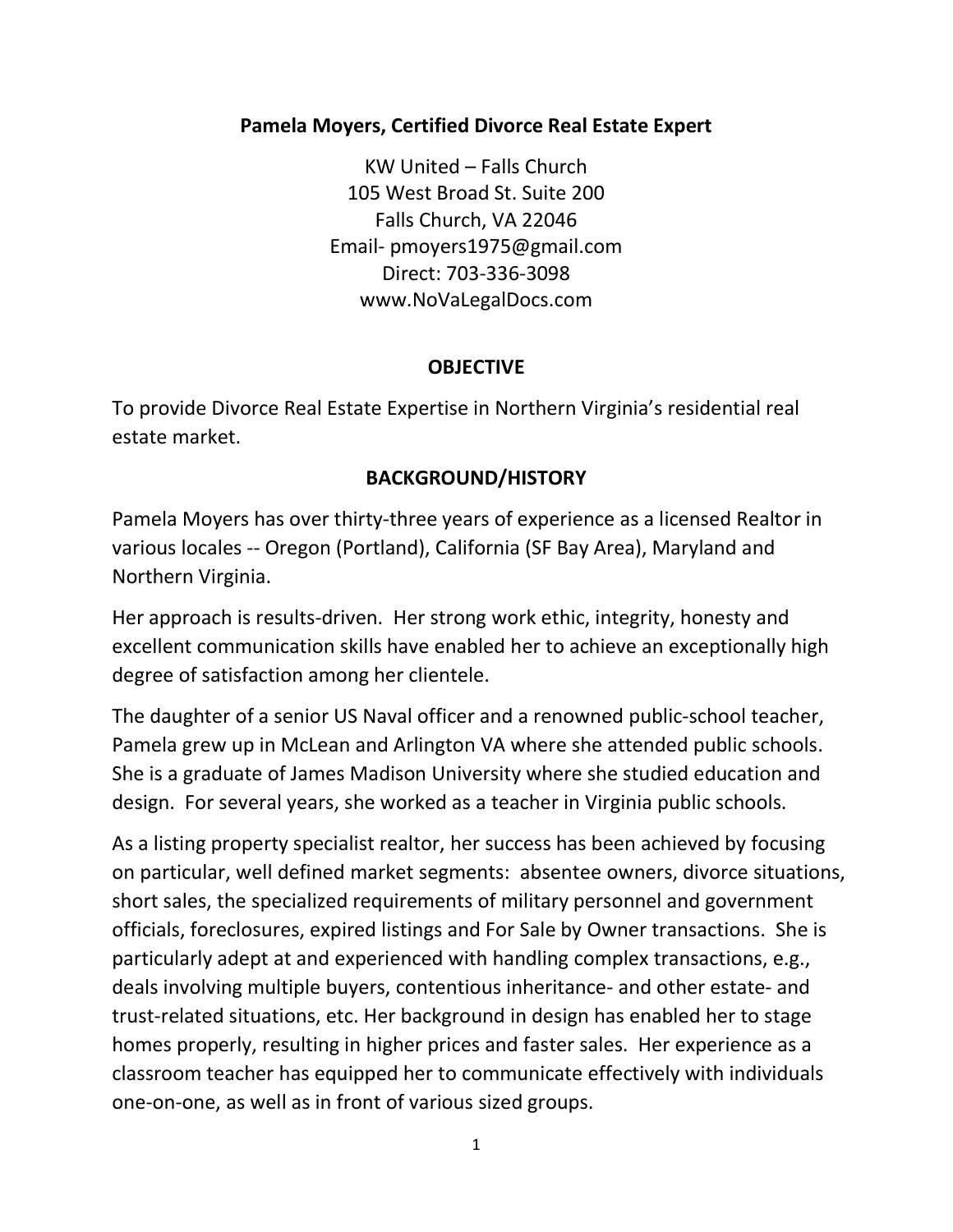Pamela is author of 'Best Selling Options in a Divorce' and Editor/Publisher of Real<br>Estate Insights, a monthly newsletter covering the Northern Virginia area<br>residential real estate market. Pamela is author of 'Best Selling Options in a Divorce' and Editor/Publisher of Real<br>Estate Insights, a monthly newsletter covering the Northern Virginia area<br>residential real estate market.<br>CAREER SPECIFIES Pamela is author of 'Best Selling Options in a Divorce' and Editor/Publisher of Re<br>Estate Insights, a monthly newsletter covering the Northern Virginia area<br>residential real estate market.<br>**CAREER SPECIFIES** Options in a Divorce' and Editor/Publisher of Real<br>etter covering the Northern Virginia area<br>CAREER SPECIFIES<br>pol System, Page County VA, Teacher, Home<br>pol Division, Beaverton, OR – Designer/Product 91976 --1978 -- Page County School System, Page County VA, Teacher, Home<br>1976 --1978 -- Page County School System, Page County VA, Teacher, Home<br>1976 --1978 -- Page County School System, Page County VA, Teacher, Home<br>1980 Pamela is author of 'Best Selling Options in a Divorce' and Editor/Publisher of Real<br>Estate Insights, a monthly newsletter covering the Northern Virginia area<br>residential real estate market.<br>**CAREER SPECIFIES**<br>1986 – 1988 Pamela is author of 'Best Selling Options in a Divorce' and Editor/Publisher of Real<br>
Estate Insights, a monthly newsletter covering the Northern Virginia area<br>
residential real estate market.<br> **CAREER SPECIFIES**<br>
1976 – 1 Pamela is author of 'Best Selling Options in a Divorce' and Editor/Publisher of Real<br>Estate Insights, a monthly newsletter covering the Northern Virginia area<br>residential real estate market.<br>**CAREER SPECIFIES**<br>1996 --1978 Estate Insights, a monthly newsletter covering the Northern Virginia area<br>residential real estate market.<br> **CAREER SPECIFIES**<br>
1996 -- 1978 -- Page County School System, Page County VA, Teacher, Home<br>
Economics<br>
1980 – 198

**Economics** 

Developer residential real estate market.<br>
20176 --1978 -- Page County School System, Page County VA, Teacher, Home<br>
Economics<br>
2020 – 1988 -- Nike, Inc./Apparel Division, Beaverton, OR – Designer/Product<br>
2020 – 1994 -- California CAREER SPECIFIES<br>
1976 --1978 -- Page County School System, Page County VA, Teacher, Home<br>
1980 – 1988 -- Nike, Inc./Apparel Division, Beaverton, OR – Designer/Product<br>
Developer<br>
1999 – 1991 – Equity Group Realtors, Beave Economics<br>1980 – 1988 – Nike, Inc./Apparel Division, Beaverton, OR – Designer/Product<br>Developer<br>1991 – Equity Group Realtors, Beaverton OR, Realtor<br>1991 – 1994 – California – Contempo Real Estate, Pleasanton, CA, Realtor/B 1980 – 1988 – Nike, Inc./Apparel Division, Beaverton, OR – Designer/Product<br>Developer<br>1989 – 1991 – Equity Group Realtors, Beaverton OR, Realtor<br>1991 – 1994 – California – Contempo Real Estate, Pleasanton, CA, Realtor/Brok

1989 – 1991 – Equity Group Realtors, Beaverton OR, Realtor<br>1991 – 1994 – California – Contempo Real Estate, Pleasanton, CA, Realtor/Broker<br>1994 – 2010 – Equity Group Realtors, Beaverton OR, Realtor/Broker<br>2011 – Current – 194 -- California -- Contempo Real Estate, Pleasanton, CA, Realtor/Broker<br>
110 -- Equity Group Realtors, Beaverton OR, Realtor/Broker<br>
110 -- Equity Group Realtors, Beaverton OR, Realtor/Broker<br>
111 -- Extrement -- KW Unit 94 -- California -- Contempo Real Estate, Pleasanton, CA, Realtor/Broker<br>
1010 -- Equity Group Realtors, Beaverton OR, Realtor/Broker<br>
Irrent -- KW United/Keller Williams, Kingstowne Alexandria/Falls Church,<br>
or serving Vi 110 -- Equity Group Realtors, Beaverton OR, Realtor/Broker<br>
Irrent – KW United/Keller Williams, Kingstowne Alexandria/Falls Church,<br>
or serving Virginia and Maryland.<br>
EDUCATION<br>
On-Lee (Liberty) High School, Diploma, 1967 Frametheol/Keller Williams, Kingstowne Alexandria/Falls Church,<br>
or serving Virginia and Maryland.<br> **EDUCATION**<br> **EDUCATION**<br> **COUCATION**<br> **COUCATION**<br> **COUCATION**<br> **COUCATION**<br> **COUCATION**<br> **COUCATION**<br> **COUCATION**<br> **COUC** 

# **EDUCATION**

From the University National Maryland.<br>
EDUCATION<br>
On-Lee (Liberty) High School, Diploma, 1967<br>
Indison University, BS Home Economics/Design, 1976 Dean's List<br>
titute Master Course Graduate 2021<br>
• Anatomy of Divorce<br>
The EDUCATION<br>
EDUCATION<br>
on-Lee (Liberty) High School, Diploma, 1967<br>
adison University, BS Home Economics/Design, 1976 Dean's List<br>
titute Master Course Graduate 2021<br>
• Anatomy of Divorce<br>
• The Landscape of Divorce Finance EDUCATION<br>
on-Lee (Liberty) High School, Diploma, 1967<br>
Adison University, BS Home Economics/Design, 1976 Dean's List<br>
titute Master Course Graduate 2021<br>
• Anatomy of Divorce<br>
• The Landscape of Divorce Finance<br>
• Introdu

- 
- 
- 
- 
- 
- 
-